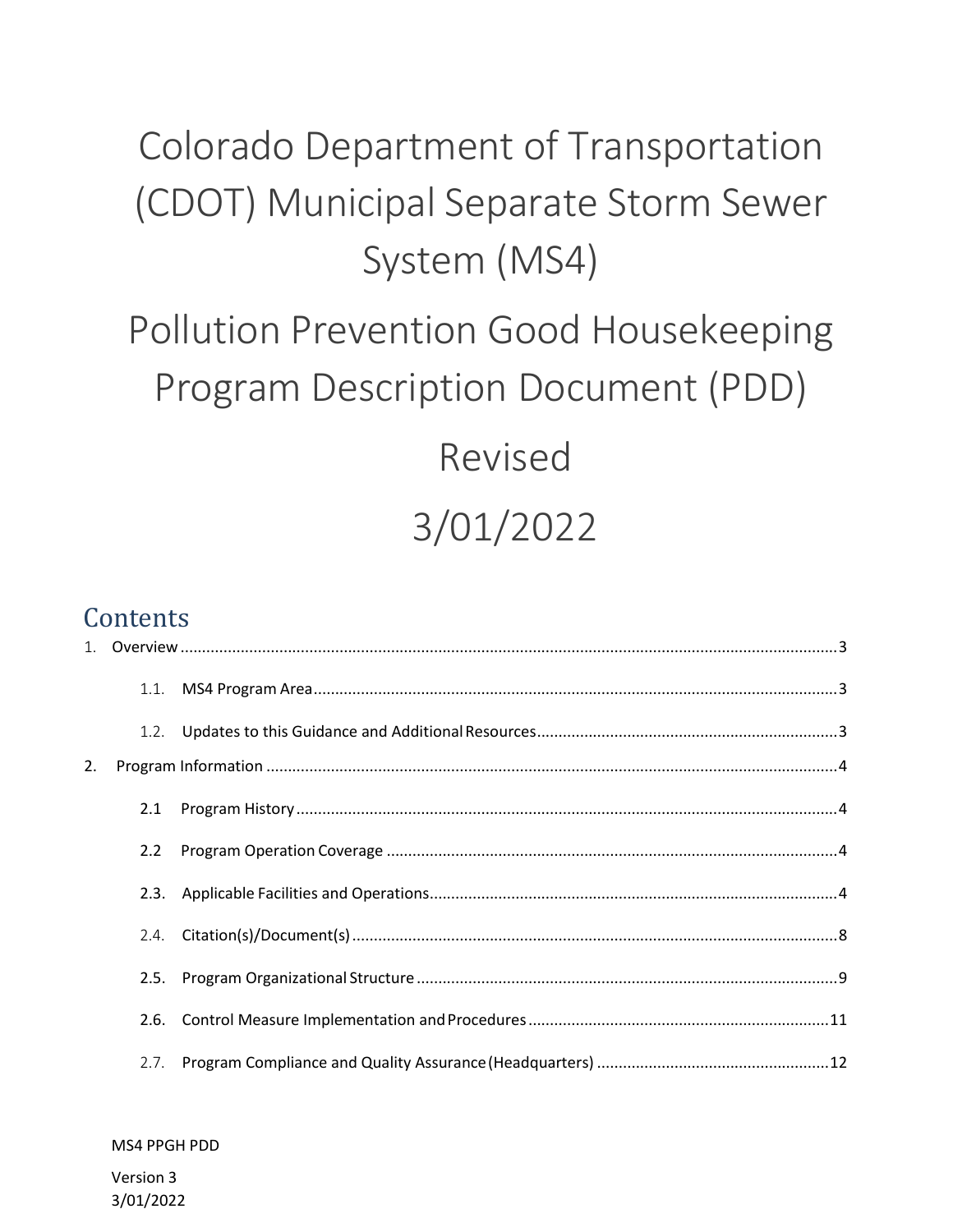| 2.8. |  |
|------|--|
|      |  |
|      |  |
|      |  |
|      |  |
|      |  |
|      |  |
|      |  |
|      |  |
|      |  |

MS4 PPGH PDD

Version 3 3/01/2022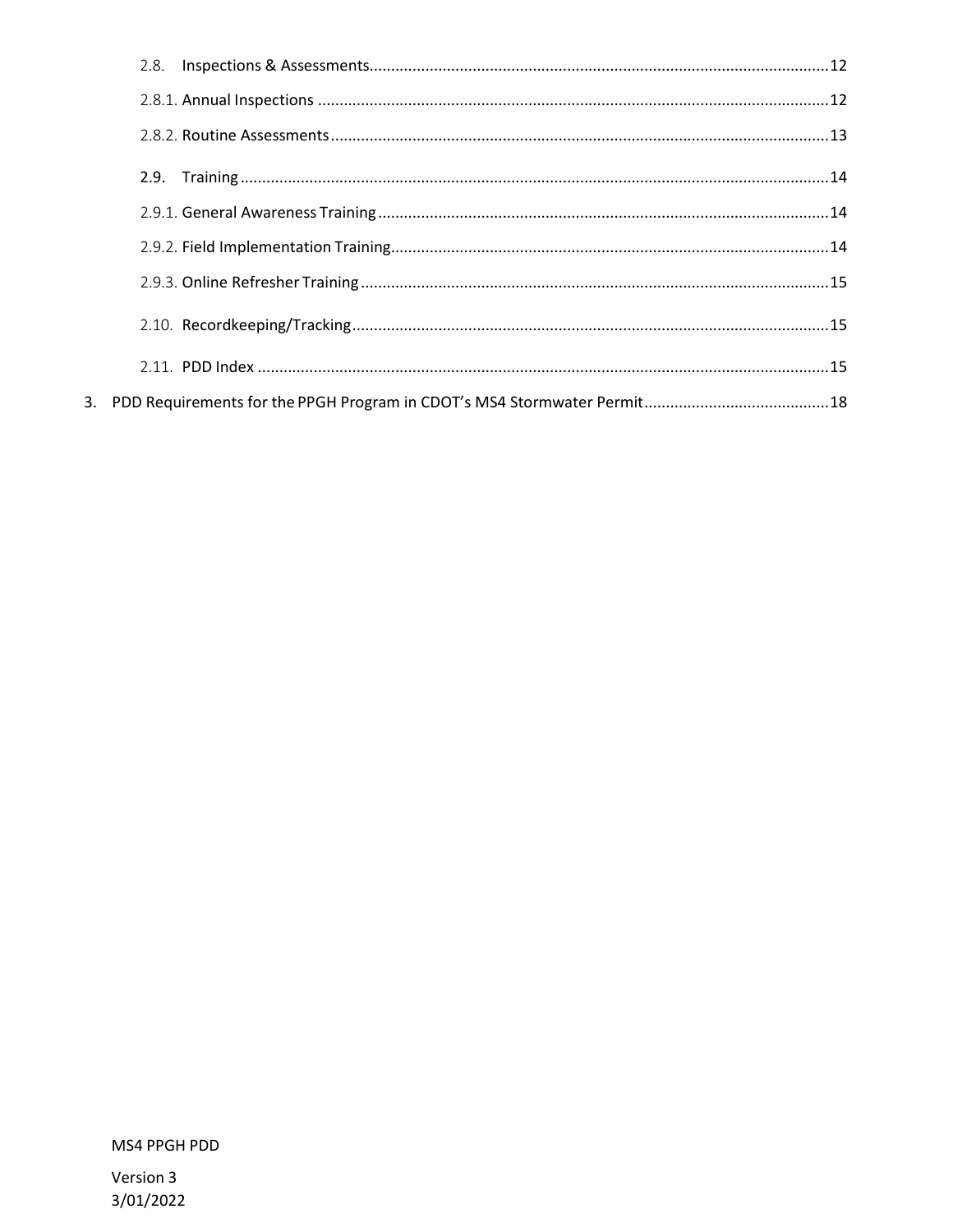## <span id="page-2-0"></span>1. Overview

The Colorado Department of Transportation's (CDOT's) municipal separate storm sewer system (MS4) is permitted under the Colorado Discharge Permit System (CDPS). The permit—CDPS Permit No. COS000005 (MS4 permit)—requires CDOT to implement seven program areas to reduce pollutants from entering state waters [Colorado Department of Public Health and Environment, 2015]. The permit further requires CDOT to develop a Program Description Document (PDD) for each of the MS4 Program areas that details how CDOT administers and implements the program area to include specific items that must be provided. This PDD is specific to the Pollution Prevention and Good Housekeeping (PPGH) Program.

This PPGH PDD is a narrative description of the PPGH Program implementation to meet the MS4 Permit requirements and to help avoid contributing pollutants to Colorado's surface water. The PDD also includes a PDD index, which is a list of citation(s) and location(s) for supporting documents for control measures, inspections, training and other procedures to which the program applies as required by Part I.E.6.c of the MS4 Permit.

The PPGH PDD will be updated as necessary to reflect current conditions, practices, and design standards.

The PPGH PDD is intended to provide flexibility in accommodating program specific MS4 Permit requirements and other information to guide effective program implementation.

This PPGH PDD is not only meant to address CDOT MS4 Permit regulatory requirements but will be an important tool to identify and reduce pollutant discharges into surface waters.

#### <span id="page-2-1"></span>1.1. MS4 Program Area

CDOT's MS4 Permit applies to all areas of the Colorado state highway system and associated rights-ofway (ROWs), as well as all properties owned and operated by CDOT within the CDOT MS4 Phase I and Phase II permit areas. Properties owned and operated by CDOT in another permittee's permit area are covered by the CDOT's permit, which includes cities, counties, and specially designated areas. The permit lists several cities that meet the definition of "another permittee's permit area." Detailed mapping information for CDOT's MS4 areas can be found on C-Plan [\(C-Plan MS4 Boundary\)](http://cdot.maps.arcgis.com/apps/webappviewer/index.html?id=129bef3793774ade81cfca5ec9baff7d) or the CDOT Online Transportation Information System [\( http://dtdapps.coloradodot.info/otis](http://dtdapps.coloradodot.info/otis) ). Once under the Environmental App, select the layer for MS4 "date to current".

#### <span id="page-2-2"></span>1.2. Updates to this Guidance and Additional Resources

The PPGH PDD will be updated as MS4 program area details and approaches are refined and finalized. Updates are posted to the CDOT Stormwater Programs website, and the PDD Index tracks the revision history of each critical document.

Each year, the PPGH Program is reviewed. Recommendations on whether or not modifications should be considered, as specified in Part I.G.1 Annual Program Review and Part I.I.1.f "the results of the permit modifications assessment and if any parts of this permit need to be modified or a condition of the permit may not be practical" of the reporting requirements.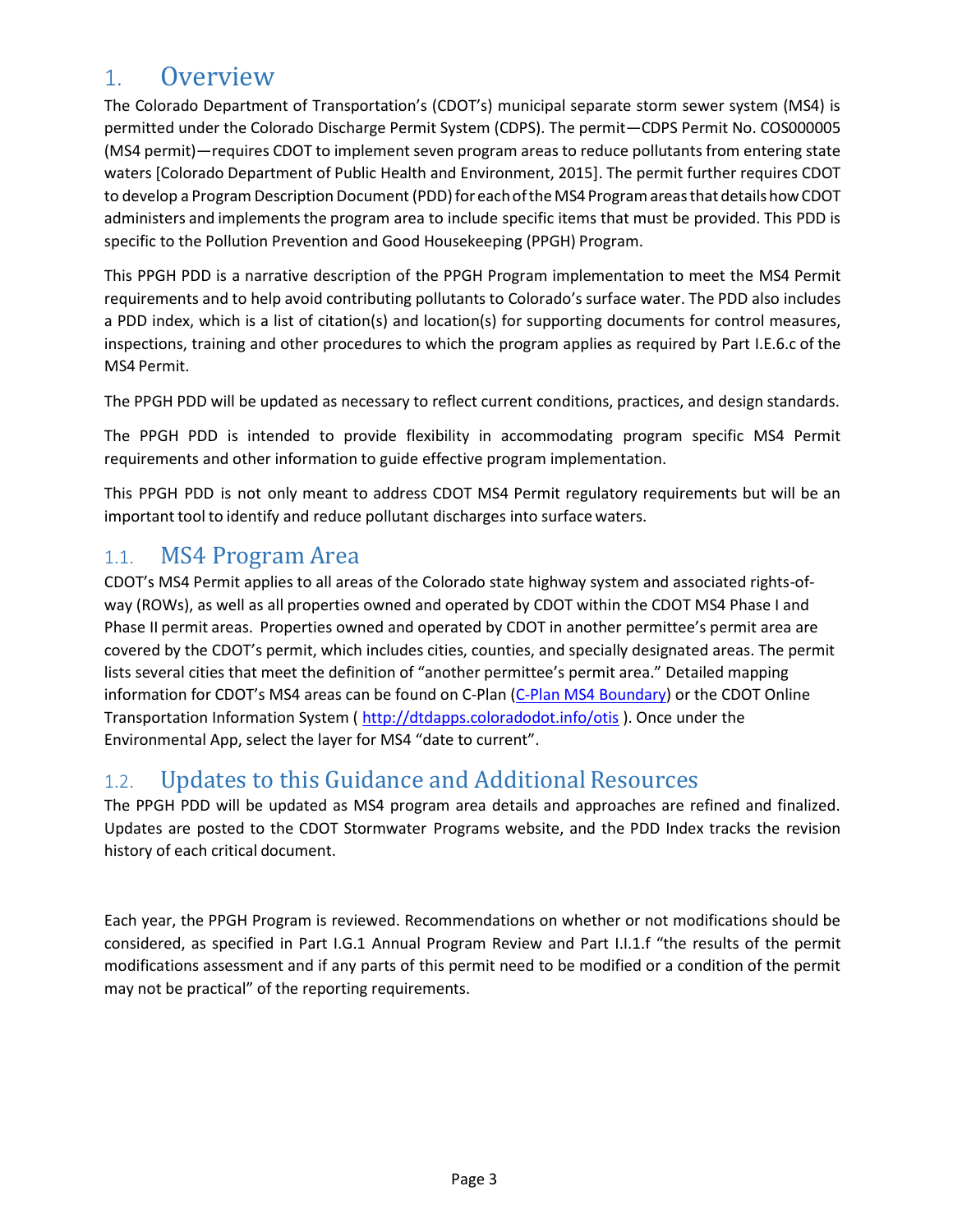## <span id="page-3-0"></span>2. Program Information

### <span id="page-3-1"></span>2.1 Program History

The goal of the Colorado Department of Transportation's (CDOT's) Pollution Prevention and Good Housekeeping Program (PPGH) is to reduce the discharge of pollutants to the MS4 or Colorado surfaces waters from CDOT's facilities and maintenance operations. The program seeks to achieve this goal by developing procedures for several types of CDOT maintenance facilities and operations and providing training to CDOT maintenance personnel on proper implementation and inspection procedures in accordance with Part I.E.6 of the MS4Permit. This PDD is a tool for the CDOT Water Quality Section, PPGH MS4 Manager, CDOT regions, regulators, Division of Maintenance & Operations (DM&O) and other interested parties to understand how the PPGH Program is tracked and evaluated for stormwater management.

The PPGH Program was originally developed in 2001 and modified under the MS4 Permit issued on December 28, 2006. The main objectives of the program rewrite under the 2006 MS4 Permit were to develop Facility Runoff Control Plans (FRCPs) for all Phase II MS4 Areas and to update the Phase I MS4 Areas. The CDOT's *Manual of Maintenance Procedures Appendix C* includes control measure practices to address stormwater quality management during maintenance activities. FRCPs were either updated or completed for all Phase I & Phase II facilities by 2012, and the Manual of Maintenance Procedures Environmental Section was updated September 2017 to include Appendix C, detailing Control Measures Practices. The PPGH Program was again updated under the current MS4 Permit issued on July 28, 2015.

## <span id="page-3-2"></span>2.2 Program Operation Coverage

The PPGH Program operates within CDOT's MS4 boundaries; therefore, all applicable operations and facilities within the MS4 area are held to MS4 Permit standards, requirements, and specifications.

As the MS4 boundary expands, new facilities are added to the list of applicable facilities covered under the PPGH program. CDOT staff outside of the MS4 area are also trained on proper stormwater management control measures for maintenance facilities and operations.

### <span id="page-3-3"></span>2.3. Applicable Facilities and Operations

The MS4 Permit stipulates the types of facilities and operations for which CDOT must implement control measures under the PPGH program. The following definition is from Part I.E.6 of CDOT's MS4 Permit.

"Applicable permittee operations and facilities" are permittee operations and facilities with stormwater discharges that are not authorized by a separate CDPS or NPDES discharge permit.

The applicable types of facilities listed in Part I.E.6.a.ii(A) of the permit include the following:

- 1) Vehicle maintenance and washing facilities and motor pools with vehicle maintenance and washing
- 2) Asphalt and concrete batch plants that are not subject to a separate CDPS or NPDES permit coverage.
- 3) Solid-waste transfer stations where waste and recyclables are briefly held before further transport
- 4) Outdoor storage yards with exposed stockpiles of materials, including stockpiles of road deicing salt, salt and sand, sand, and rotomill material, dirt, snow dumps, sweeper tailings and/or spoils, gravel
- 5) Equipment storage yards, including signs, traffic lighting, guardrails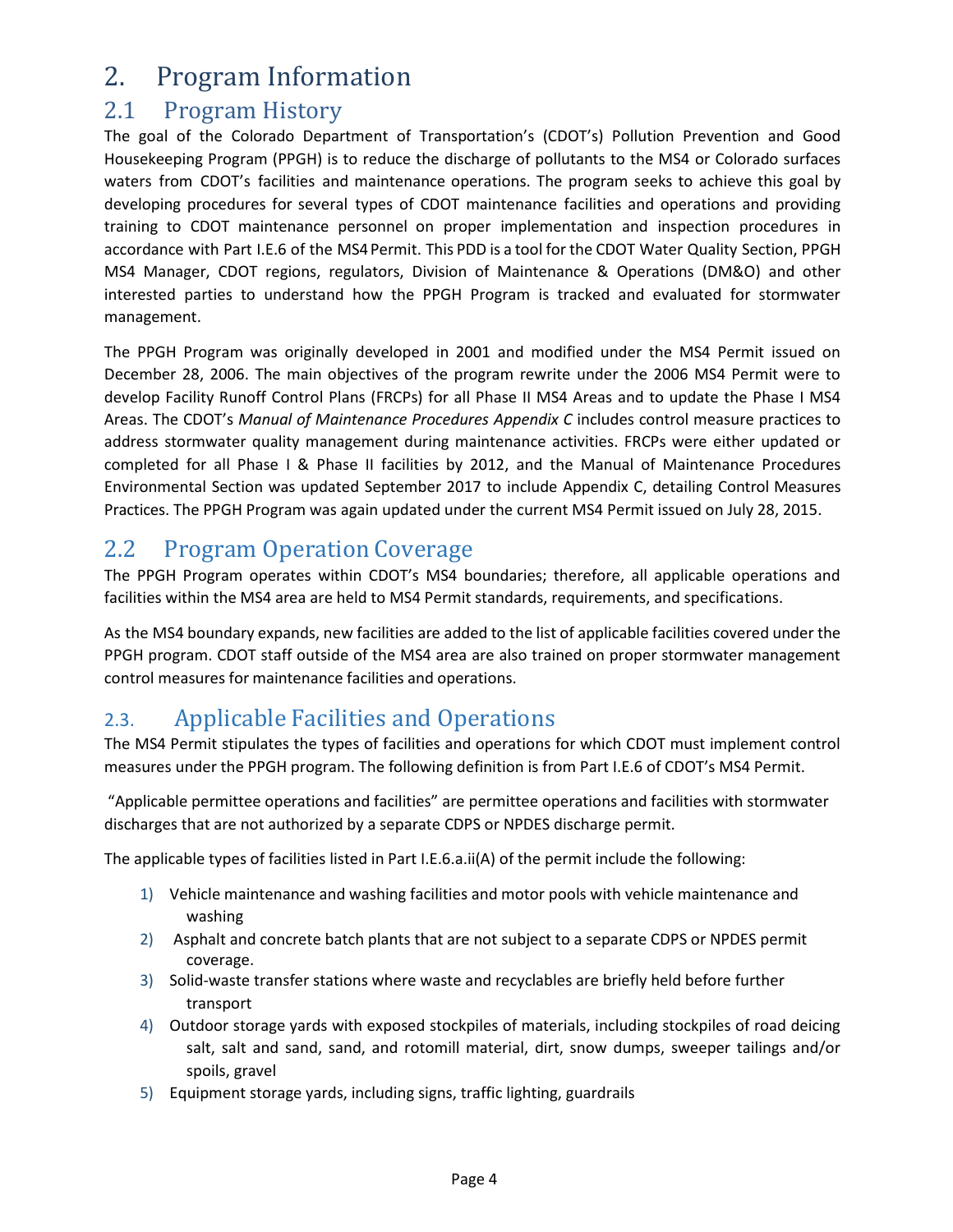Additionally, control measures must be implemented for operations that are not covered in Part I.E.6.a.ii(A). These operations listed in Part I.E.6.a.iii(A) of the permit include the following:

- 1) Operation and maintenance of the state highway system
- 2) Operation and maintenance of permittee parking lots
- 3) Operations at maintenance and storage yards
- 4) Operations at maintenance shops with outdoor storage areas
- 5) Operation and maintenance of snow dumps/snow disposal areas
- 6) Operation andmaintenance ofsites used fortemporary storage ofsweepertailings or otherwaste piles
- 7) Operation and maintenance of grounds area and turf areas at restareas
- 8) Building maintenance
- 9) MS4 maintenance, including trash removal
- 10) New construction of permittee facilities
- 11) Application of pesticides, herbicides, and fertilizers
- 12) Large outdoor festivals and events
- 13) Construction activities not subject to the requirements of Part I.E.1
- 14) Maintenance, replacement, and construction of utilities and the storm system, including operations, such as storage, dewatering, or disposal, associated with removal of sediment, debris, and other pollutant sources from the MS4, including removal of materials, such as trash, from control measures implemented in accordance with Part I.E.2, unless covered by a separate CDPS or NPDES permit.

The PPGH manager is responsible for developing and maintaining the FRCPs. A facility's FRCP contains installation, implementation, and maintenance procedures for all control measures as well as procedures for conducting and tracking inspections. The PPGH Manageris also responsible for conducting the annual visual inspection per Part I.E.6.a.ii.(C) of the MS4 permit. During the visual inspection the following occurs: verification that written procedures and documentation are current; observation of facility outfalls to Colorado surface waters or MS4 storm sewer system; and observation of facility conditions, including potential pollutant sources and proper control measure practices. The facility maintenance personnel are responsible for conducting routine assessments. In the course of these assessments, FRCPs are reviewed and modified to reflect the specific facility. Observation of facility outfalls to Colorado surface waters or MS4 storm sewer system; and observation of facility conditions, including potential pollutant sources and proper control measure practices are assessed.

The PPGH manager is also responsible for reviewing all the Environmental sections of the *Manual of Maintenance Procedures (MMP)* including *Appendix C* that have the potential to impact water quality. In collaboration with the Division of Maintenance and Operation the sections are revised as necessary. This manual summarizes all specific maintenance operations and activities, which CDOT conducts. It provides procedures for properselection, installation, implementation, andmaintenance of controlmeasures. New procedures that have the potential to impact water quality are developed for any new applicable operations and added to themanual in collaboration with PPGH manager.

Table 2.3-1 provides a list of applicable permittee facilities, bulk storage facilities, and CDOT owned facilities or facilities that operate under a separate CDPS or NPDES permit coverage under the state's general stormwater permits for discharges of stormwater associated with industrial activity as required by the MS4 Permit for this PPGH PDD.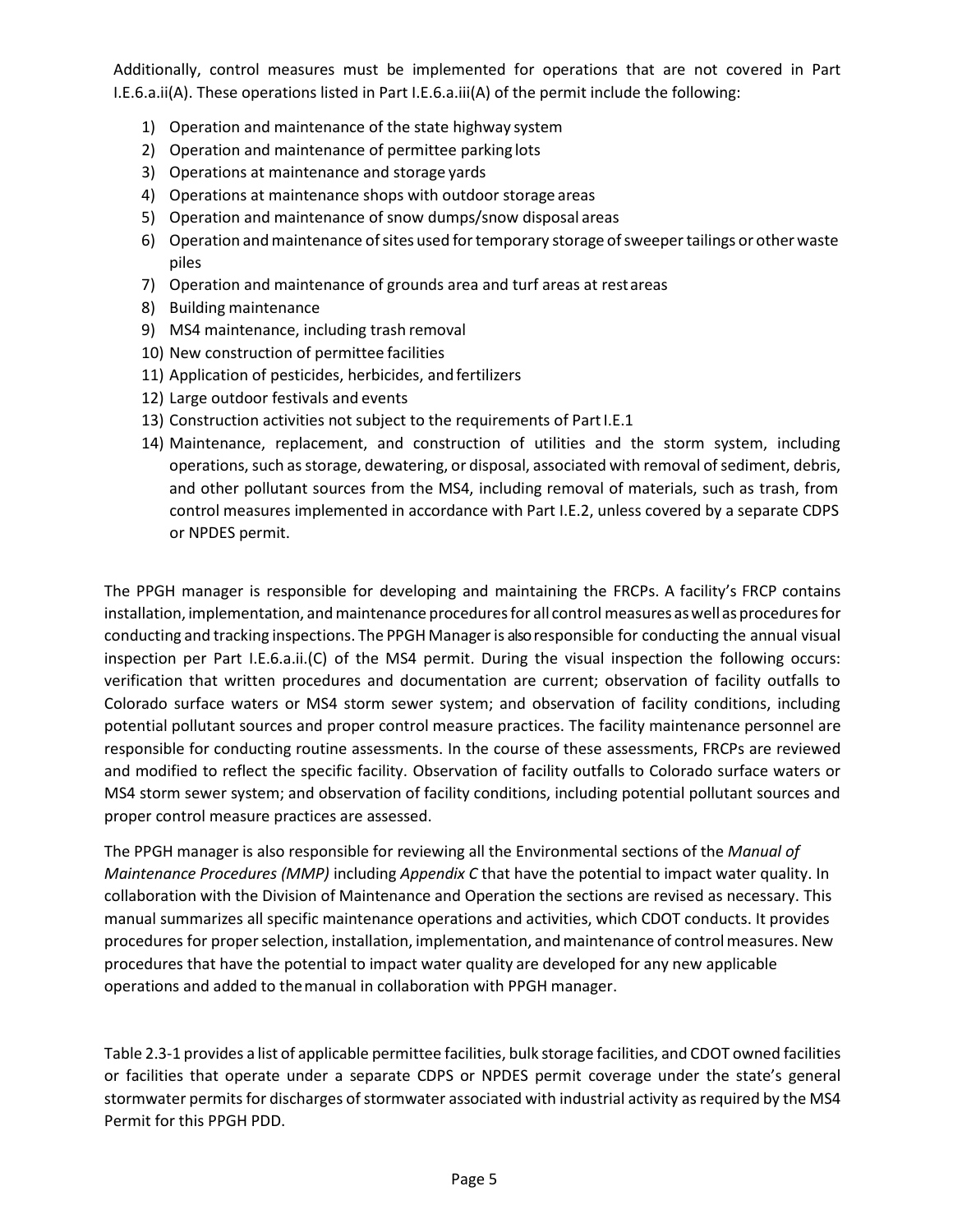| Region         | <b>Facility</b>                         | SAP No.    |  |  |  |
|----------------|-----------------------------------------|------------|--|--|--|
| $\mathbf{1}$   | 2968 Highway 83 (Franktown)             | CO-FCMC206 |  |  |  |
| $\mathbf{1}$   | MM 48.7, Franktown Storage Facility     | CO-FCMC358 |  |  |  |
| $\mathbf{1}$   | 4455 Castleton Court (Castle Rock)      | CO-FCMC209 |  |  |  |
| $\mathbf{1}$   | 18500 East Colfax (Aurora) (KOA)        |            |  |  |  |
| $\mathbf{1}$   | 25030 State Highway 72 (Arvada)         | CO-FCMC074 |  |  |  |
| $\mathbf{1}$   | 17101 West Colfax, (6&40 Yard) (Golden) | CO-FCMC075 |  |  |  |
| $\mathbf{1}$   | 3570 South Knox Court (Denver)          | CO-FCMC055 |  |  |  |
| $\mathbf{1}$   | 6050 Wadsworth (Arvada)                 | CO-FCMC014 |  |  |  |
| $\mathbf{1}$   | 8200 Hwy 85 (Commerce City)             | CO-FCMC081 |  |  |  |
| $\mathbf{1}$   | 139 West Walnut (Brighton)              | CO-FCMC085 |  |  |  |
| $\mathbf{1}$   | 6551 Indiana (Arvada)                   | CO-FCMC066 |  |  |  |
| $\mathbf{1}$   | 8400 S. Santa Fe (Littleton), Blakeland | CO-FCMC205 |  |  |  |
| $\mathbf{1}$   | 402 Highway 7 (Broomfield)              | CO-FCMC332 |  |  |  |
| $\mathbf{1}$   | 8800 South Wadsworth (Littleton)        | CO-FCMC077 |  |  |  |
| $\mathbf{1}$   | 3320 South Parker Road (Cherry Creek)   | CO-FCMC056 |  |  |  |
| $\mathbf{1}$   | 12400 Hwy 285 (Morrison)                | CO-FCMC067 |  |  |  |
| $\mathbf{1}$   | 4295 Zang Street (Golden)               | CO-FCMC068 |  |  |  |
| $\mathbf{1}$   | 7800 Valley Hwy (Thornton)              | CO-FCMC083 |  |  |  |
| $\mathbf{1}$   | 7100 Pennsylvania (Thornton)            | CO-FCMC082 |  |  |  |
| $\mathbf{1}$   | 2300 West 11 <sup>th</sup> Ave (Denver) | CO-FCMC002 |  |  |  |
| $\mathbf{1}$   | 3601 Park Avenue West (Denver)          | CO-FCMC004 |  |  |  |
| $\mathbf{1}$   | 8898 Caley (Greenwood Village)          | CO-FCMC275 |  |  |  |
| $\mathbf{1}$   | 5701 Federal Blvd (Denver)              | CO-FCMC086 |  |  |  |
| $\mathbf{1}$   | 4900 South Santa Fe Drive (Littleton)   | CO-FCMC058 |  |  |  |
| $\overline{2}$ | 651 West Hwy 50 (Canon City)            | CO-FCMC091 |  |  |  |
| $\overline{2}$ | 10 Monarch Lane (Pueblo)                | CO-FCMC008 |  |  |  |
| $\overline{2}$ | 4105 Pueblo Blvd (Pueblo)               | CO-FCMC308 |  |  |  |
| $\overline{2}$ | 20125 Wigwam Road (Fountain)            | CO-FCMC269 |  |  |  |
| $\overline{2}$ | 5615 Willis Blvd (Pueblo) (R2-HQ)       | CO-FCMC344 |  |  |  |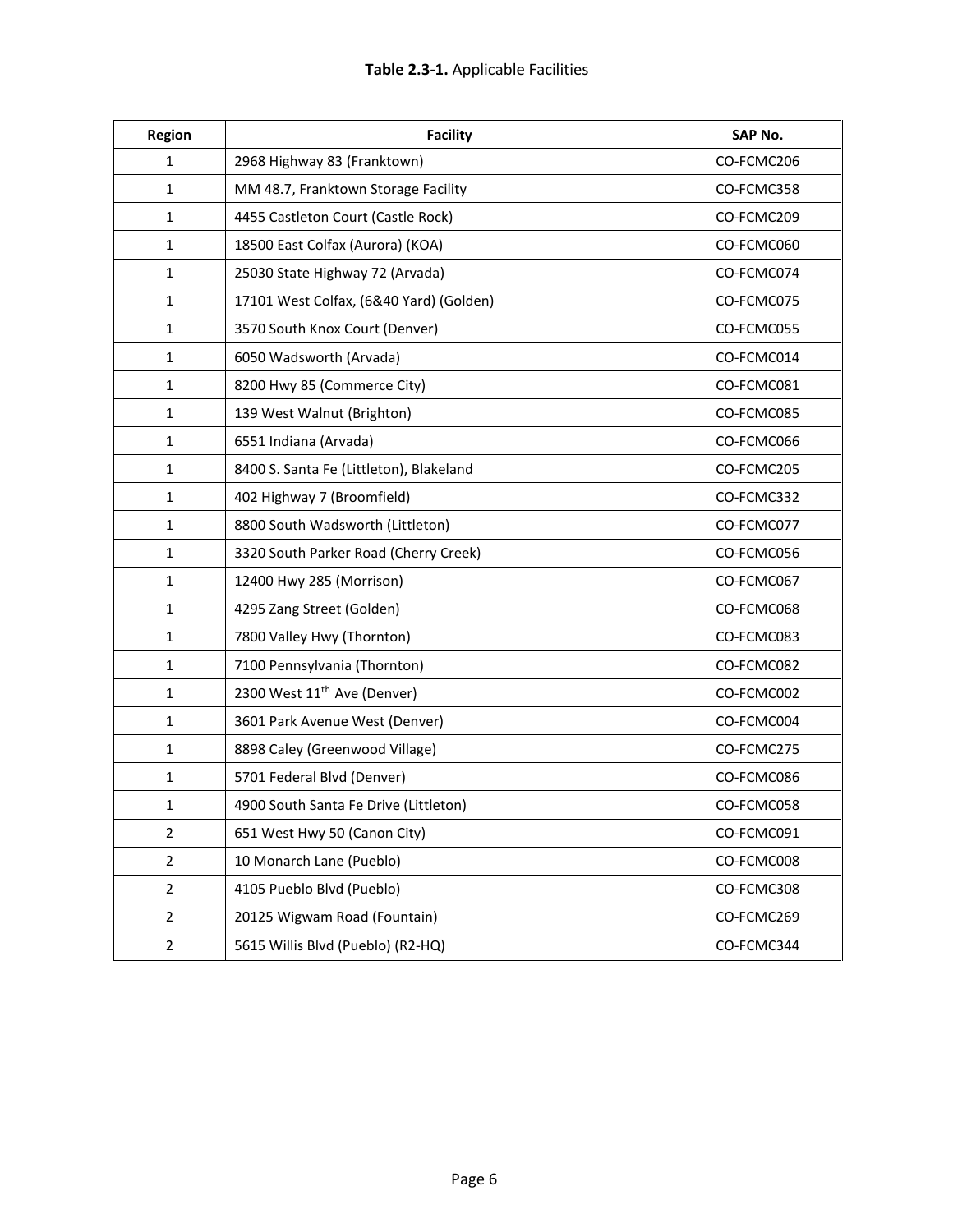| Region                         | <b>Facility</b>                                     | <b>SAP No.</b> |  |  |  |
|--------------------------------|-----------------------------------------------------|----------------|--|--|--|
| 2                              | 2025 Commercial Blvd (Colorado Springs)             | CO-FCMC027     |  |  |  |
| $\overline{2}$                 | 11905 Hwy 83, (Monument)                            |                |  |  |  |
| 2                              | 5710 E Bijou Street, (Colorado Springs)             | CO-FCMC321     |  |  |  |
| 2                              | 700 Washington (Monument)                           | CO-FCMC028     |  |  |  |
| 3                              | 2010 Lincoln Avenue (Steamboat)                     | CO-FCMC147     |  |  |  |
| 3                              | 2330 G Road (Grand Junction)                        | CO-FCMC049     |  |  |  |
| 3                              | 606 S. 9th Street (Grand Junction)                  | CO-FCMC048     |  |  |  |
| 3                              | 2424 North Townsend (Montrose)                      | CO-FCMC123     |  |  |  |
| 4                              | 602 Linden (Ft. Collins)                            | CO-FCMC272     |  |  |  |
| 4                              | 7520 Marshall Drive (Superior)                      | CO-FCMC046     |  |  |  |
| 4                              | 1050 Lee Hill Road (Boulder)                        | CO-FCMC042     |  |  |  |
| 4                              | 4897 Broadway Street & Hwy 36 (Boulder)             | CO-FCMC343     |  |  |  |
| $\overline{4}$                 | 4108 E County Road 50, (Mount Vista) (Fort Collins) | CO-FCMC313     |  |  |  |
| 4                              | 10601 US Highway 34 (Greeley)                       | CO-FCMC012     |  |  |  |
| 5                              | 26254 Hwy 160 E (Durango)                           | CO-FCMC112     |  |  |  |
| 5                              | 20581 Hwy 160 W (Durango)                           | CO-FCMC121     |  |  |  |
| <b>Bulk Storage Facilities</b> |                                                     |                |  |  |  |
| 1                              | 18500 East Colfax (Aurora) (KOA)                    | CO-FCMC060     |  |  |  |
| $\overline{2}$                 | 5615 Willis Blvd (Pueblo) (R2-HQ)                   | CO-FCMC344     |  |  |  |
| 3                              | 2330 G Road (Grand Junction)                        | CO-FCMC049     |  |  |  |
| 5                              | 20581 Hwy 160 W (Durango)                           | CO-FCMC121     |  |  |  |

List of facilities the permittee owns or operates that are subject to separate CDPS or NPDES permit coverage under the state's general stormwater permits for discharges of stormwater associated with industrial activity. No separate CDPS or NPDES permitted facilities are in MS4 coverage areas.

| Region | Facility | CDPS or NPDES Permit<br>No. | <b>SAP</b><br>No. |
|--------|----------|-----------------------------|-------------------|
| N/A    | N/A      | N/A                         | N/A               |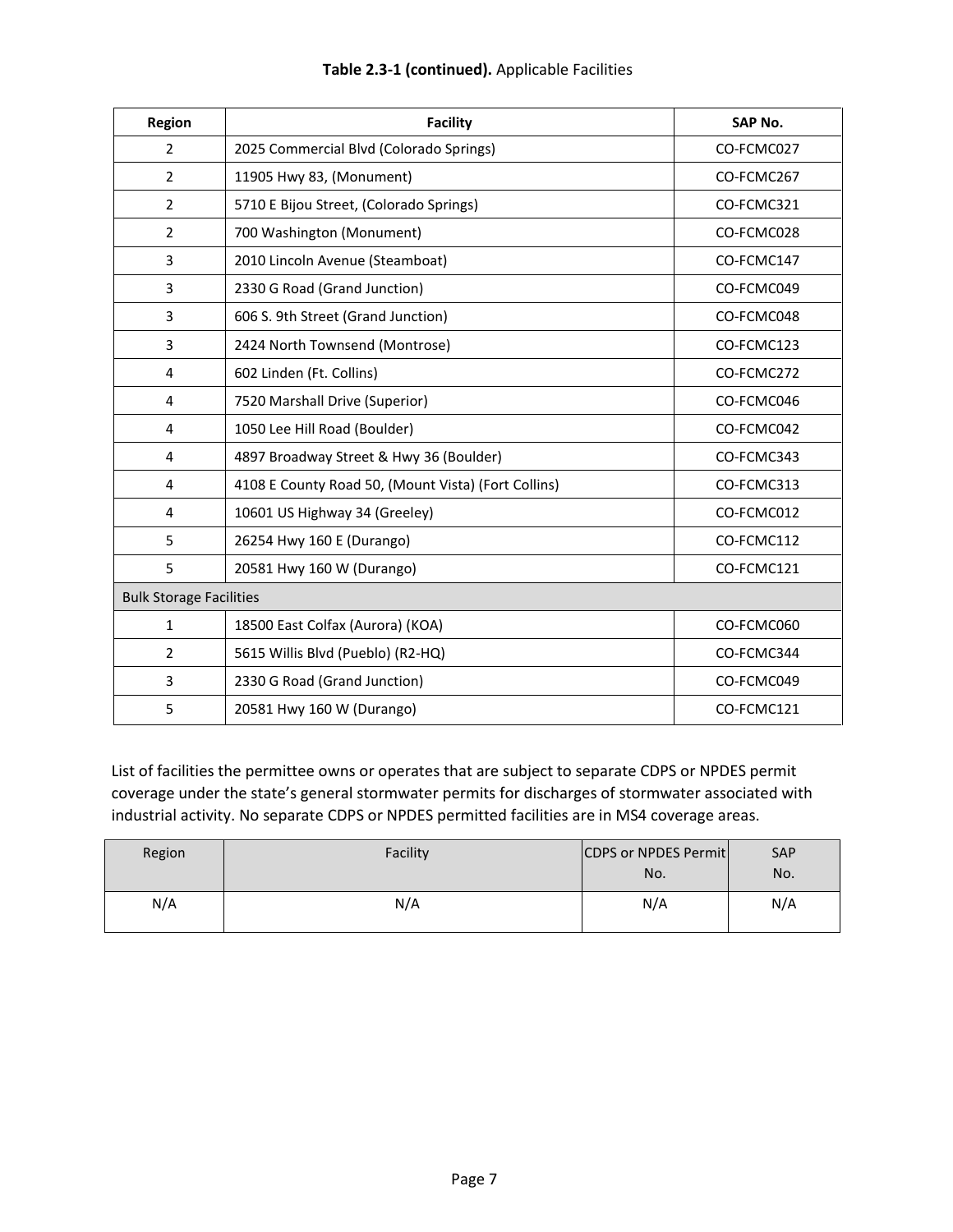## <span id="page-7-0"></span>2.4. Citation(s)/Document(s)

The PPGH Program uses and generates several documents to implement various program activities such as developing FRCPs and conducting inspections. The following is a list of documents related to the PPGH Program:

- Manual of Maintenance Procedures, including Appendix C
- Site Specific FRCP
- FRCP Routine Procedures and Inspection Questionnaire
- FRCP Annual Procedures and Inspection Questionnaire

Additional document details including locations are in the PDD Index in Section 2.11.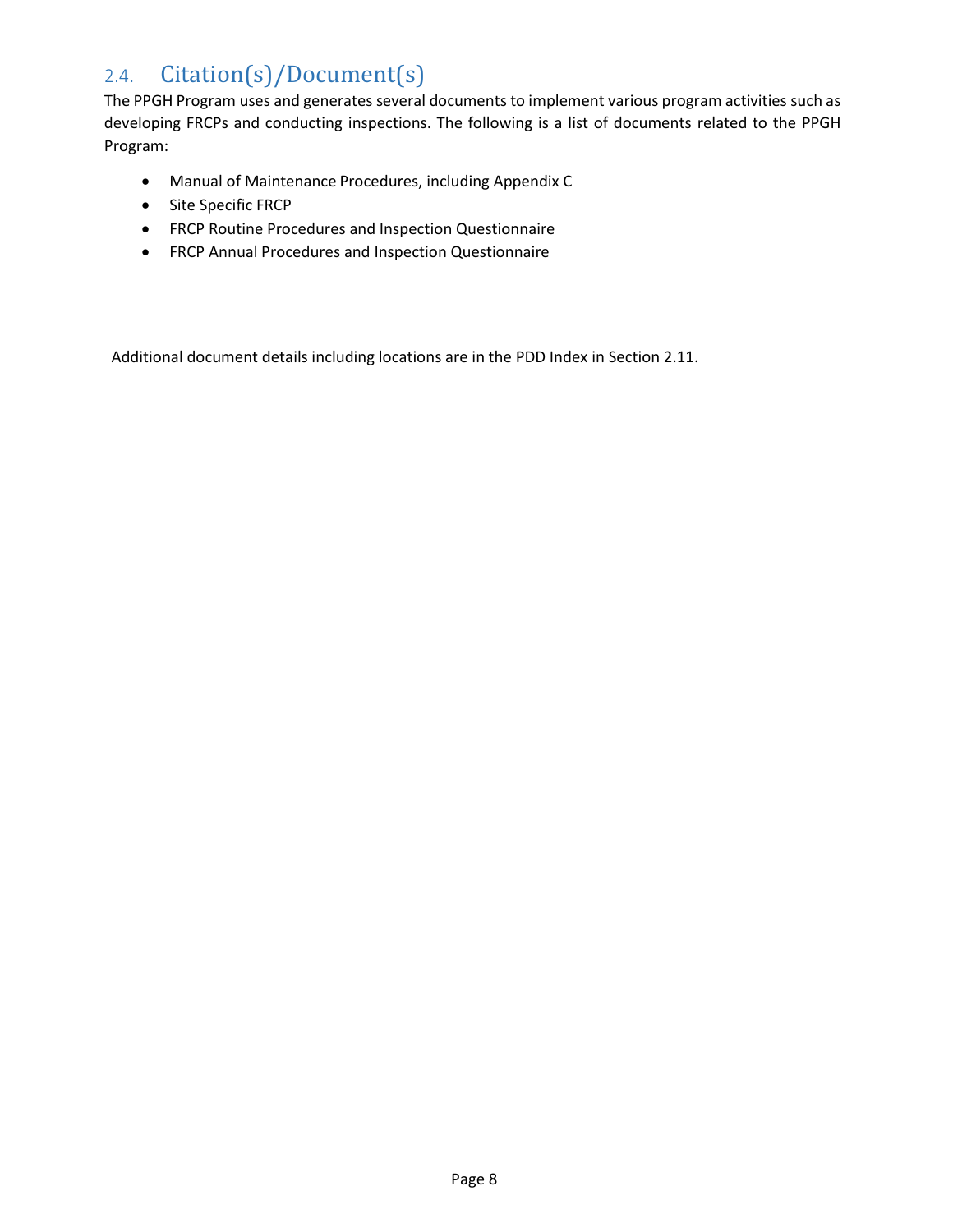#### <span id="page-8-0"></span>2.5. Program Organizational Structure

The CDOT MS4 Permit specifies that the MS4 program area PDD must detail an organizational structure identifying the responsibilities of applicable CDOT departments and regions. The PPGH Program resides as part of the Water Quality Section, within the Environmental Programs Branch (EPB). EPB is a branch of the Division of Transportation Development, which is part of the Engineering Department. The program is dependent upon the actions of HQ Property Management, Division of Maintenance & Operations (DM&O), The Regional Transportation Director's, Maintenance Sectional Management and Maintenance Sectional Personnel to ensure program compliance. The following provides a program organization structure:

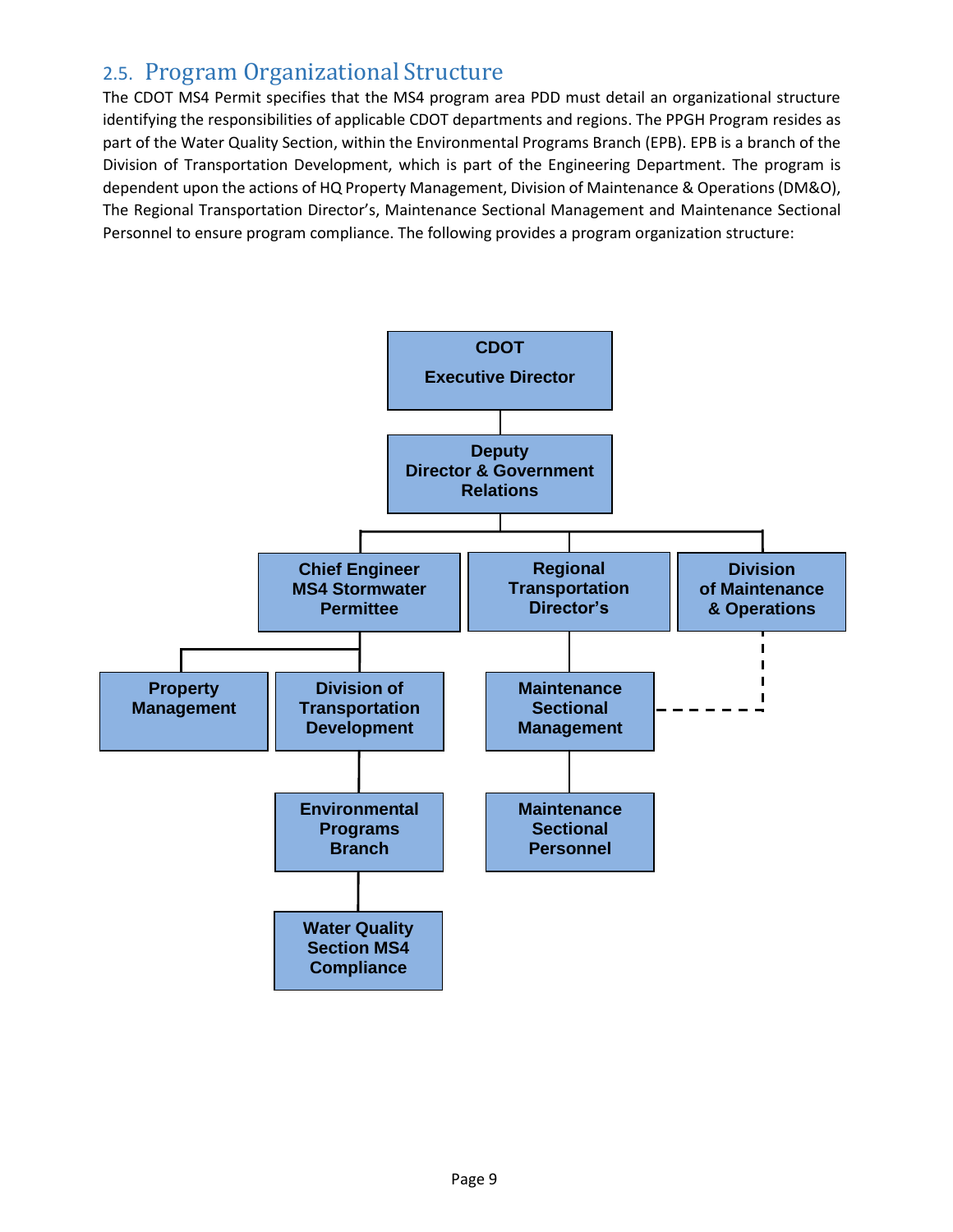| <b>CDOT</b><br><b>Department</b>                                   | <b>Responsibilities</b>                                                                                                                                                                                                                                                                                                                                                                                                                                                                                                                                                                                                                                                    |  |  |  |
|--------------------------------------------------------------------|----------------------------------------------------------------------------------------------------------------------------------------------------------------------------------------------------------------------------------------------------------------------------------------------------------------------------------------------------------------------------------------------------------------------------------------------------------------------------------------------------------------------------------------------------------------------------------------------------------------------------------------------------------------------------|--|--|--|
| <b>Chief Engineer</b><br><b>MS4 Stormwater</b><br><b>Permittee</b> | CDOT Chief Engineer has primary authority of ensuring compliance of CDOT's<br>MS4 permit; his role is director of stormwater compliance for CDOT.                                                                                                                                                                                                                                                                                                                                                                                                                                                                                                                          |  |  |  |
| <b>Regional</b><br><b>Transportation</b><br><b>Directors</b>       | Regional Transportation Directors - Responsible for planning, directing, and<br>executing major programs for a geographical region of the state.                                                                                                                                                                                                                                                                                                                                                                                                                                                                                                                           |  |  |  |
| <b>Division</b><br>of Maintenance<br>& Operations                  | Division of Maintenance & Operations (DM&O) - administers oversight of the<br>of the SAP work order software. Part of the DM&O's role is to ensure<br>compliance with CDOT's MS4 permit concerning all CDOT maintenance work<br>orders. DM&O manages the Manual of Maintenance procedures in<br>collaboration with EPB and Sectional Maintenance Management.                                                                                                                                                                                                                                                                                                               |  |  |  |
| Property<br><b>Management</b>                                      | Property Management - administers SPCC program documents for the Bulk<br>Storage of Petroleum, Oils, and Lubricants (POLs) in accordance with EPA<br>requirements, provides for secondary containment of bulk storage of other<br>liquid chemicals stored on CDOT maintenance facilities and administers capital<br>improvement projects.                                                                                                                                                                                                                                                                                                                                  |  |  |  |
| <b>Division of</b><br><b>Transportation</b><br><b>Development</b>  | Provides information and recommendations that guide and influence<br>transportation investment decisions: some of the work includes supporting the<br>regions in project delivery through setting environmental policy, permitting,<br>review construction/maintenance support, and mitigation regulations, design,<br>and monitoring.                                                                                                                                                                                                                                                                                                                                     |  |  |  |
| Environmental<br><b>Programs</b><br><b>Branch</b>                  | Supports CDOT compliance with a broad range of environmental regulations<br>etc., in planning, design, construction, and maintenance activities. This is<br>accomplished through policy guidance, scientific investigations, interagency<br>negotiation, and technical expertise in at least 10 unique environmental<br>specialty areas including water quality.                                                                                                                                                                                                                                                                                                           |  |  |  |
| Water<br><b>Quality</b><br><b>Section</b><br><b>MS4 Compliance</b> | Water Quality Section (WQS)- responsible for all 7 MS4 stormwater program<br>compliance oversight.<br>The Pollution Prevention Good Housekeeping program is managed and<br>executed by the PPGH Manager. The PPGH Manager performs annual<br>inspections, evaluates compliance, and documents annual inspections. For<br>noncompliant facilities the PPGH Manager, collaborating with the Water<br>Quality Section Manager and Environmental Program Branch Manager,<br>contacts the Division of Maintenance & Operations who facilitates direction to<br>Regional Transportation Directors and Maintenance Superintendents to<br>address findings and allocate resources. |  |  |  |
| <b>Maintenance</b><br><b>Sectional</b><br><b>Management</b>        | Maintenance Section Superintendents ensure Maintenance Facilities comply<br>with each Facility Runoff Control Plan and the Manual of Maintenance<br>Procedures Control Measures Practices (i.e., appendix C).                                                                                                                                                                                                                                                                                                                                                                                                                                                              |  |  |  |
| <b>Maintenance</b><br><b>Sectional</b><br>Personnel                | Maintenance Sectional personnel are responsible for conducting routine<br>assessments. In the course of these assessments, FRCPs are reviewed and<br>modified to reflect the specific facility. Observation of facility outfalls to<br>Colorado surface waters or MS4 storm sewer system; and observation of facility<br>conditions, including potential pollutant sources and proper control measure<br>practices are assessed.                                                                                                                                                                                                                                           |  |  |  |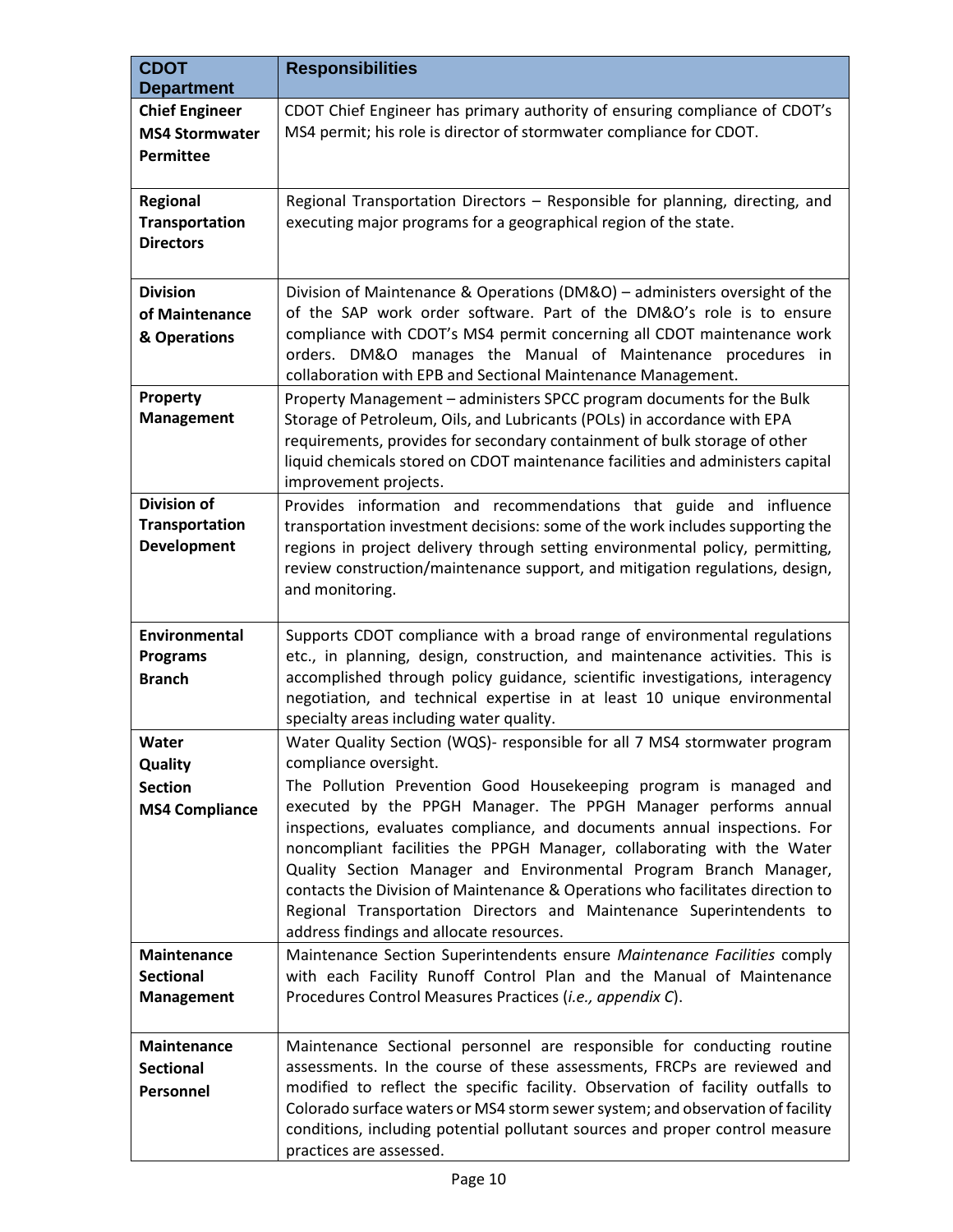## <span id="page-10-0"></span>2.6. Control Measure Implementation and Procedures

The PPGH Program implements a site-specific stormwater management plan for each applicable facility listed in Table 2.3-1. These plans are referred to as Facility Runoff Control Plans (FRCPs) and include procedures for the installation, implementation, and maintenance of all control measures at a site. FRCPsinclude the following categories of control measures as necessary to prevent or reduce potential pollutants:

- Preventative maintenance
- Good housekeeping
- Spill prevention and response procedures
- Structural control measures
- Evaluation of non-stormwater discharges
- Personnel training
- Procedures and Inspection Process
- Assessment Questionnaire

The PPGH Program Manager is responsible for developing FRCPs and implementing its program.

The Division of Maintenance & Operations are responsible to ensure compliance and the facility maintenance personnel are implementing the FRCP at each site.

The FRCP is viewed as a "living document" that is reviewed and modified as part of the overall process of assessing and managing stormwater quality at the maintenance facility.

The MS4 Permit requires that written inspection procedures be developed for conducting annual inspections of maintenance facilities. The inspection procedures are listed within each site specific FRCP and discussed further in section 2.8 – 2.10 of this PDD.

The PPGH Program Manager is responsible for conducting and tracking annual inspections.

Site specific maintenance personnel are responsible for conducting routine inspections. Routine inspections are conducted to ensure that control measures are operating as expected or alert maintenance personnel that new control measures need to be implemented at the site to prevent or reduce the discharge of pollutants from maintenance facilities.

Trainings are also conducted to instruct maintenance personnel and other CDOT personnel on proper proceduresforimplementation of FRCPs and the PPGH Program. Training is further discussed in Section 2.9 of this PDD.

Control measures are implemented for all maintenance operations not covered under FRCPs as required by Part I.E.6.a.iii of the MS4 Permit. All CDOT maintenance procedures are summarized in the *Manual of Maintenance Procedures (MMP)* and the control measures are typically listed in *Appendix C*. All CDOT maintenance personnel should use this manual for the proper implementation of control measures for maintenance operations that have the potential to impact water quality.

Part I.E.6.a.iv of the MS4 permit requires that all maintenance facilities that store petroleum products and other liquid chemicals must have bulk storage containers that provide secondary containment or an equivalent protection to contain and prevent spills. Procedures for these bulk storage facilities are outlined in site-specific FRCPs.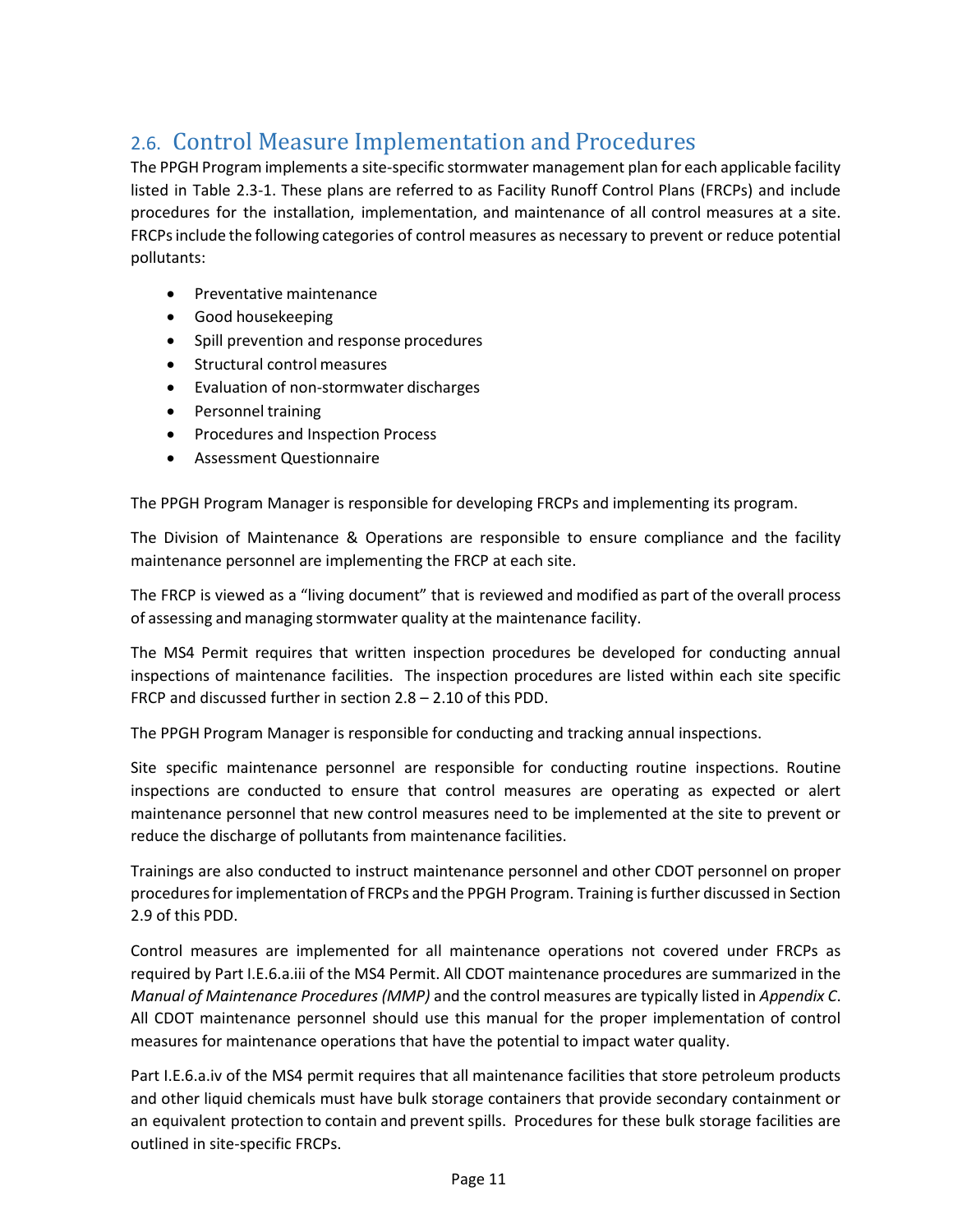Part I.E.6.a.vi of the MS4 Permit requires preventing or reducing nitrogen and phosphorus in stormwater runoff associated with the applicable maintenance operations and facilities. As of September 2015, CDOT's maintenance has removed all bulk storage of fertilizer materials. Including limiting the use of fertilizer materials to only its operations to installing trees as needed. CDOT utilizes various liquid and granular deicer products which has elements of phosphorus. CDOT has strict standards regarding these elements and can be found on the CDOT Approved product Listing via this link:<https://www.codot.gov/business/apl>

### <span id="page-11-0"></span>2.7. Program Compliance and Quality Assurance (Headquarters)

Program compliance and quality assurance is a CDOT Water Quality Section function to ensure that MS4 program activities undertaken by the CDOT Maintenance facilities and the PPGH Program are in compliance with the MS4 Permit and CDOT policies and procedures.

The Water Quality Section identifies quality assurance requirements and quality control protocols for the PPGH Program with a plan-do-check-act approach. If noncompliance is observed, the PPGH Program Manager notifies the Division of Maintenance & Operations of the non-compliance and requests corrective action work order(s). If chronic noncompliance is observed, the PPGH Program Manager will inform the Water Quality Section Manager and the Environmental Program Branch Manager. They will implement the escalation process which follows the Engineering chain of command and formal corrective action pursuant to State Personnel Board Rule 6-11 for chronic noncompliance of CDOT MS4 Stormwater Permit with reference to Policy Directive 1902.0.

All chronic non-compliance shall be reported to the Water Quality Control Division of the Colorado Department of Public Health and Environment (CDPHE) when internal escalation does not resolve the non-compliance.

To assess FRCP Inspection work orders for compliance the following metrics are identified:

- All FRCP Routine Inspection work orders have attached FRCP Inspection Questionnaire
- All FRCP Inspection Questionnaires are properly filled-out per specific facility
- All FRCP Inspection work orders have attached photos when findings are observed and corrected

#### <span id="page-11-1"></span>2.8. Inspections & Assessments

Inspections are critical to any quality assurance plan and quality control function. Inspections enable the CDOT PPGH Program Manager to assess MS4 permit compliance and to develop adaptive management as needed. This section describes inspection procedures used by the CDOT PPGH Program to ensure that control measures are in operating condition, including annual and routine maintenance assessments.

#### <span id="page-11-2"></span>2.8.1. Annual Inspections

The PPGH has developed written FRCP Procedures and Inspection Process for conducting annual visual inspections of applicable facilities as required by Part I.E.6.ii(C) of the MS4 Permit. These procedures include the following items from the permit:

- 1) An annual visual inspection of each applicable permittee facility.
- 2) A verification that the written facility procedures and documentation are current.
- 3) Observation of locations and areas where stormwater from facilities are discharged off-site; or discharged to state waters, or to a storm sewer system that drains to statewaters.
- 4) Observation of facility conditions, including pollutant sources and control measures, to identify inadequate control measure and control measure requiringmaintenance.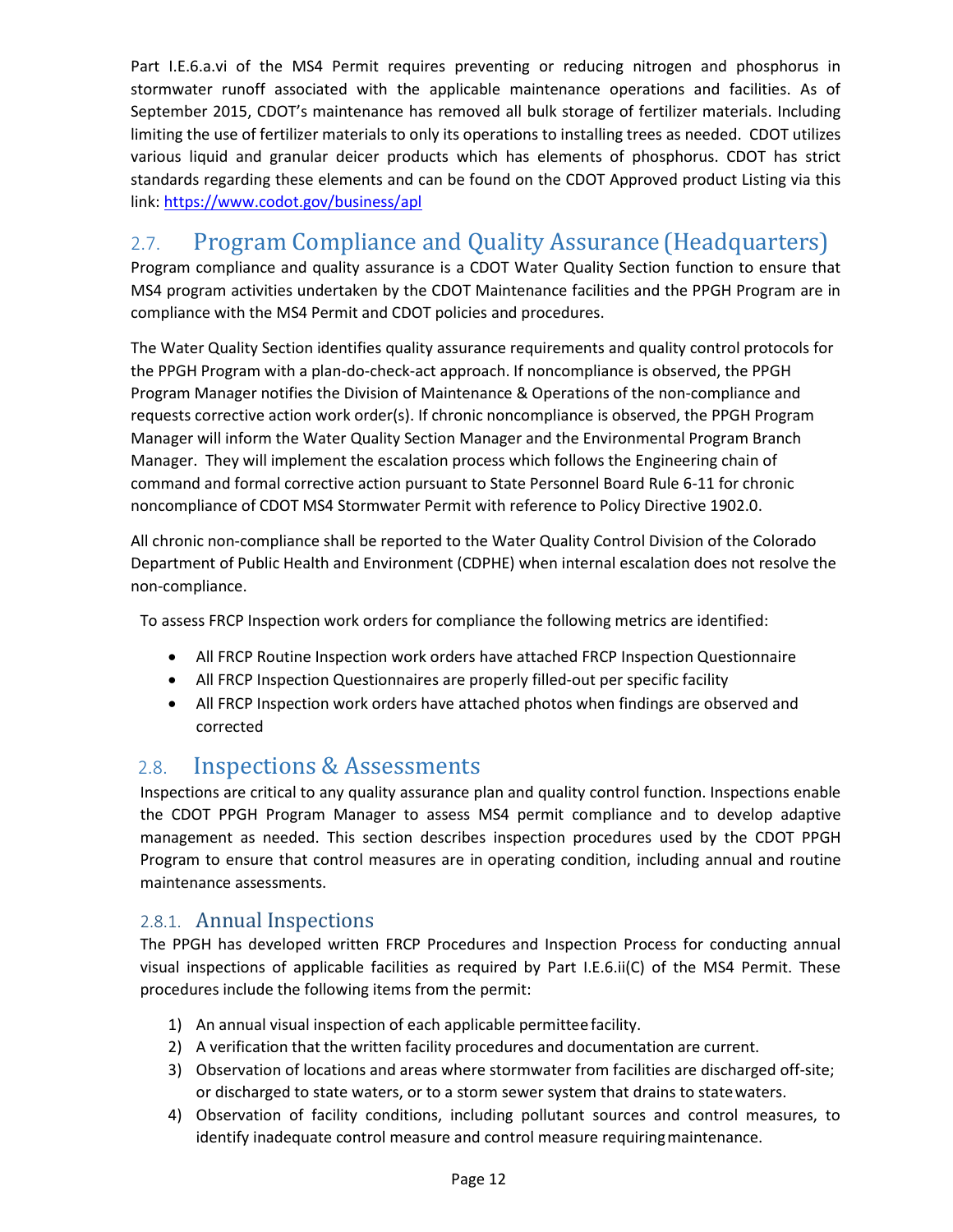The PPGH Program has implemented the following procedures for inspections to ensure that the requirements of the MS4 Permit are met and facility inspections help achieve the program goal of preventing or reducing water quality impacts from pollutant being discharged to the MS4 and/or Colorado surface waters from CDOT's facilities and operations:

- The PPGH Manager or approved alternate shall be responsible for conducting a visual inspection of each applicable facility annually and including, at a minimum, the items listed in Part I.E.6.a.ii.(C) of the permit.
- Procedures for conducting inspections are specified in the FRCP Annual Procedures and Inspection Process.
- The FRCP shall be reviewed annually by the PPGH Manager and updated in collaboration with facility maintenance personnel.
- Facility personnel shall immediately communicate any significant changes that will affect the inspection questionnaire or FRCP to the PPGH Manager.
- All annual inspections are generated within CDOT's WQ software, which is managed by CDOT PPGH Program Manager.
- Annual Inspectors shall use the FRCP and inspection questionnaire as a field assessment tool during inspections.
- Annual Inspectors must answer each question on the questionnaire. If any of the responses to the questions are answered "yes", that is a "finding" and a follow-up corrective action is required, which shall include generating a CDOT maintenance work order to complete the action. This work order shall reference the Annual FRCP inspection date. Site specific maintenance personnel shall inform Division of Maintenance & Operations the corrective action work order number to address the Annual FRCP inspection finding.
- Inspection questionnaires should be attached to the corrective action work orders.
- Allfindings during the annual inspection process are based on a risk assessment and addressed immediately (*i.e., 24 hours*) or before the next routine assessment (*recommended once a month*). Findings associated with asphalt maintenance or repair are addressed within 6 months.
- Photos of the original findings are stored within CDOT's OnBase software and their correction photos shall be included in each corrective action work order.
- If Annual inspection(s) findings are not addressed by Maintenance Sectional Personnel within the appropriate timeframe the PPGH Program Manager will contact the Division of Maintenance & Operations of non-compliance and request documentation of compliance. The PPGH Program manager will also notify the Water Quality Section Manager and the Environmental Program Branch Manager of the non-compliance.
- The escalation process will follow the formal corrective action pursuant to State Personnel Board Rule 6-11 for chronic noncompliance of CDOT MS4 Stormwater Permit and/or CDOT Pollution Prevention and Good Housekeeping Program Description Document in reference to Policy Directive 1902.0.

#### <span id="page-12-0"></span>2.8.2. Routine Assessments

The PPGH Program also requires that facility staff and/or maintenance personnel to conduct routine site inspections. Facility maintenance personnel conducts a visual inspection that includes, at a minimum, the items in Part I.E.6.a.ii.(C) of the permit. These procedures include the following items from the permit:

- Routine inspections are generated within CDOT's SAP work order software, which is managed by CDOT Plant Maintenance under the Division of Maintenance & Operations.
- Facility personnel shall use the FRCP and inspection questionnaire as a field assessment tool during inspections.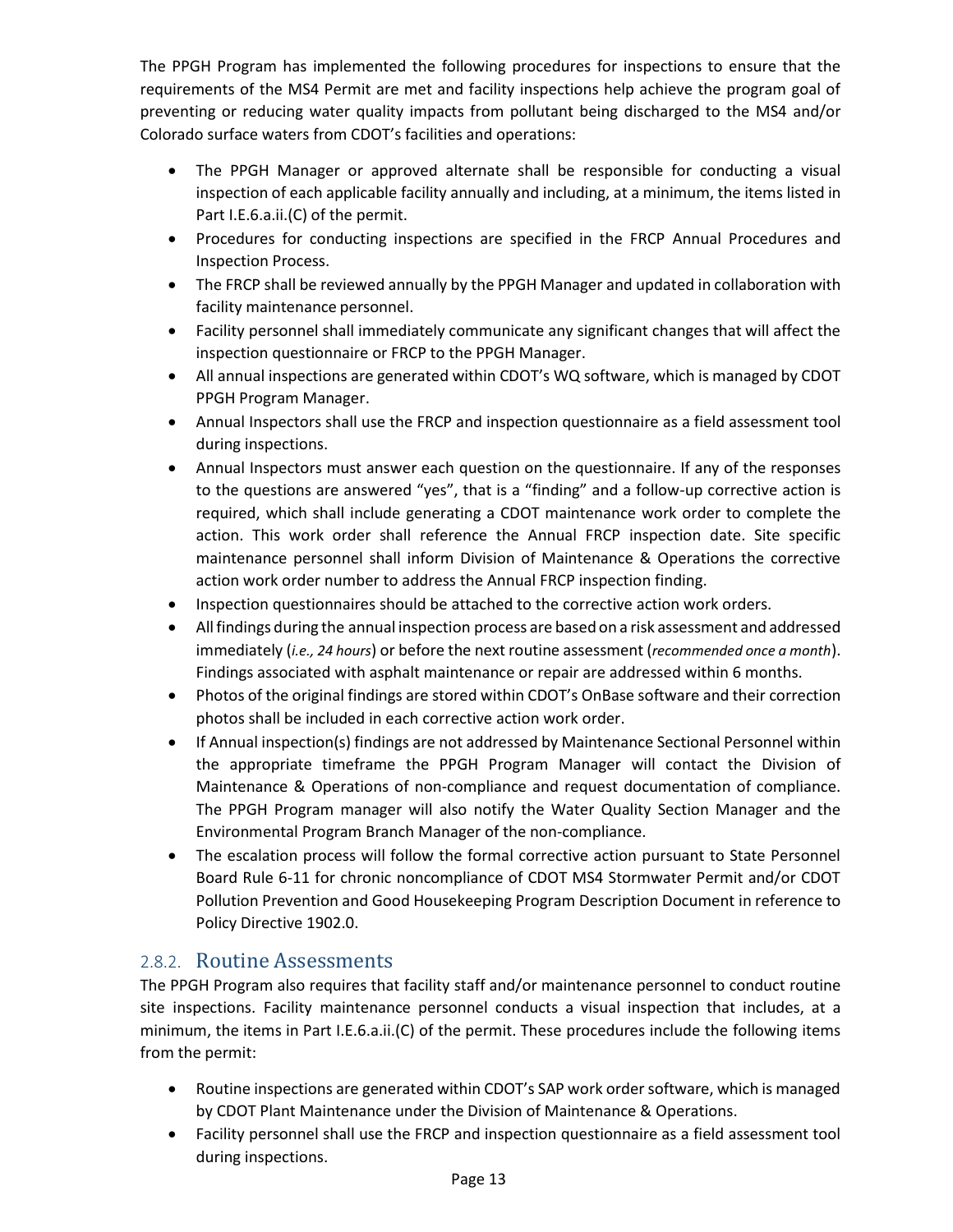- Facility personnel must answer each question on the questionnaire. If any of the responses to the questions are answered "yes", that is a "finding" and a follow-up corrective action is required, which may include generating another work order to complete the action. If a new work order is generated, it must reference the inspection work order number.
- Inspection questionnaires are attached to assigned work orders.
- All findings during the inspection process are based on a risk assessment and addressed immediately (*i.e., 24 hours*) or before the next routine assessment (*recommended once a month*). Findings associated with asphalt maintenance or repair are addressed within 6 months.
- Photos of the original findings and their corrective action photos shall be included in each work order.
- Facility maintenance staff contact the PPGH Manager if any sufficient changes need to be made to the FRCP or inspection questionnaire.
- For minor changes, such as personnel changes, facility staff shall cross-out old information and write-in new information then date and initial.

#### <span id="page-13-0"></span>2.9. Training

Part I.E.6.a.v of the MS4 Permit requires CDOT to "train applicable permittee personnel to implement the Pollution Prevention/Good Housekeeping Program, including training for personnel that will conduct inspections and/or routine inspections in accordance with Part I.E.6.a.ii(C)". CDOT has established general awareness training conducted at CDOT's Division of Maintenance & Operations Training Services for all maintenance personnel and field implementation training that provides important compliance information. In addition to these courses, smaller regional PPGH trainings are conducted as requested. As required by Part I.E.6.b.iv of the MS4 Permit, CDOT is documenting the name and title of each individual trained, date of training, and a list of topics covered in the training. All PPGH personnel training that is conducted either online or in a classroom at Division of Maintenance & Operations Training Services istracked using CDOT specific internal software (SAP).

#### <span id="page-13-1"></span>2.9.1. General Awareness Training

CDOT's general awarenesstraining is designed for all CDOT personnel who could potentially influence stormwater quality at maintenance facilities. The general objective of the training is to introduce the basic principles of stormwater quality and compliance at the facilities. The training seeks to give all CDOT personnel the ability to serve as observers of facility site conditions and support the pollution prevention and good housekeeping practices outlined in the site-specific FRCPs.

#### <span id="page-13-2"></span>2.9.2. Field Implementation Training

CDOT requires field implementation training for each site-specific FRCP. It is generally designed to educate facility personnel, particularly maintenance personnel directly involved with FRCP implementation, on how to utilize their FRCP for pollution prevention and good housekeeping and conduct an effective facility runoff control inspection. The training focuses heavily on proper procedures and inspection processes (e.g., periodic updates of the FRCP text, questionnaire, work order retention, and documentation specifics) for maintenance staff. A field exercise is also performed in which CDOT Maintenance personnel conduct a hands-on inspection under the supervision of the CDOT MS4 PPGH Manager. In the field session, instruction is given on the meaning of the questionnaire, what to look for, and examples of thorough documentation within CDOT's SAP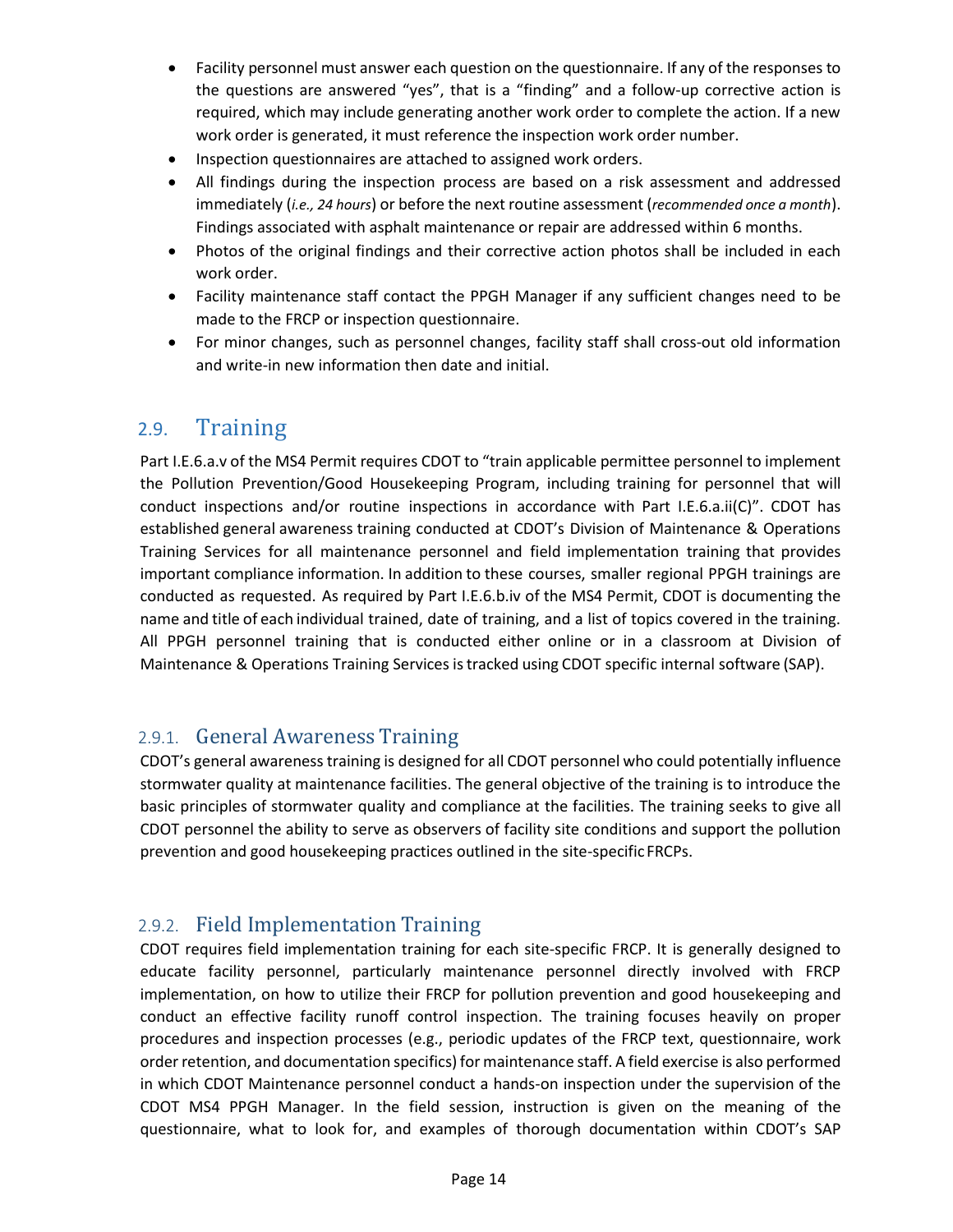software. This exercise allows the maintenance personnel to collaborate with seasoned stormwater inspectors from the Water Quality Section.

#### <span id="page-14-0"></span>2.9.3. Online Refresher Training

CDOT is developing an online refresher training for all maintenance personnel. Once fully developed, this training will be conducted annually and includes a pass/fail test. The training will focus on the requirements in Part I.E.6.a.v of the permit to "inform personnel responsible for operations with the potential to result in an illicit discharge about the permittee's prohibitions against, and potential impacts associated with, illicit discharges from permittee operations." The training also includes information about trash and its effect on water quality.

#### <span id="page-14-1"></span>2.10. Recordkeeping/Tracking

The MS4 Permit identifies specific records that must be kept for each MS4 program area to demonstrate compliance with effluent limitations and recordkeeping requirements. Recordkeeping requirements of the PPGH Program are specified in Part I.E.6.b of the MS4 Permit.

Active FRCPs are kept at each specific site. The FRCP is maintained for a period of at least three years from the date that the specific item is no longer being actively utilized for stormwater management as required by Part I.K.2 of the MS4 Permit. During the Annual FRCP inspection the PPGH Program Manager replaces the previous site specific FRCP with a revised version for that year. Electronic versions of the FRCP for previous years and Annual FRCP inspections are stored on the WQS server at CDOT HQ and per CDOT's Water Quality Record Retention Plan using CDOT's OnBase software.

SAP Database and Work Manager software is used to implement and track routine including all questionnaires, finding photos, and correction photos. The online or classroom trainings are also tracked within the SAP database and managed by the Division of Maintenance & Operations Training Services staff. All CDOT operations and maintenance procedures are summarized in the *Manual of Maintenance Procedures* that is managed by the Division of Maintenance & Operations. In collaboration with Maintenance Sectional Management and Environmental Programs Branch. All procedures for bulk storage control measures are outlined within the site-specific FRCP that is located at each bulk storage facility. Electronic copies of previous plans, annual inspections, trainings, and sign-in sheets are kept at CDOT's Headquarters Water Quality Section, SAP Database, and CDOT's OnBase software. These copies are managed by the PPGH Program Manager.

#### <span id="page-14-2"></span>2.11. PDD Index

The PDD Index is the complete list of documents, materials, Procedural Documents, guidance documents, software, and other sources used to manage and implement the PPGH Program. Each indexed resource includes the database and the document's location table 2-1. The PPGH Program Manager is responsible for annually reviewing the information included in the PDD index and updating the index as necessary. In addition, the PPGH Program Manager is responsible for ensuring that any changes in one document will be reflected in other documents critical to the execution of consistency of theprogram.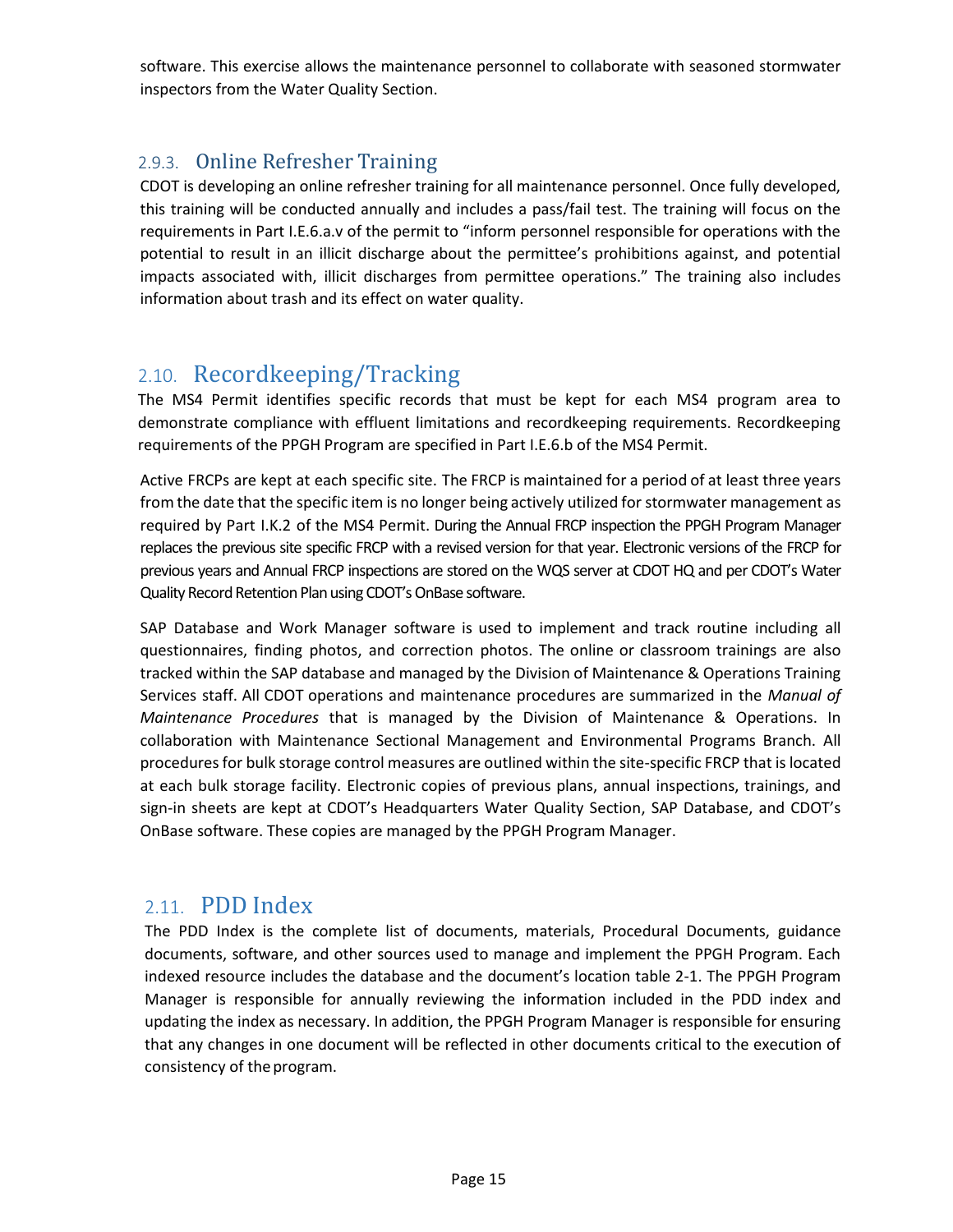| Citation(s)                                                      | Source/<br><b>Author</b> | <b>Date</b>       | <b>Database</b>                     | <b>Document Location</b>                                                                                                                                                               |
|------------------------------------------------------------------|--------------------------|-------------------|-------------------------------------|----------------------------------------------------------------------------------------------------------------------------------------------------------------------------------------|
| <b>PPGH Documents</b>                                            |                          |                   |                                     |                                                                                                                                                                                        |
| <b>Facility Runoff Control Plans</b>                             | PPGH<br>Manager          | Annually          | OnBase                              | Current document stored at each facility<br>listed in table 2.3-1<br>Previous documents stored in the WQS<br>Server<br>(\\public1\DTDImagery\WaterQuality) and<br>CDOT OnBase software |
| FRCP /annual questionnaire<br>(inspections)                      | PPGH<br>Manager          | Annually          | OnBase                              | CDOT OnBase software including WQS<br>Server<br>(\\public1\DTDImagery\WaterQuality)                                                                                                    |
| FRCP routine assessment(s)                                       | <b>DM&amp;O</b>          | Routinely         | SAP                                 | SAP database                                                                                                                                                                           |
| <b>Procedural Documents</b>                                      |                          |                   |                                     |                                                                                                                                                                                        |
| <b>Manual of Maintenance</b><br>Procedures                       | <b>DM&amp;O</b>          | Annually          | <b>CDOT</b><br>internal web<br>site | DM&O<br>(https://drive.google.com/file/d/1ztKXIOT3D<br>LNSaWsOHbTF0sgu7CbdUZ9Q/view)<br>and WQS Server<br>(\\public1\DTDImagery\WaterQuality)                                          |
| Appendix C. of the Manual of<br><b>Maintenance Procedures</b>    | PPGH<br>Manager          | Annually          | CDOT<br>internal web<br>site        | <b>DM&amp;O</b><br>(https://drive.google.com/file/d/1ztKXIOT3D<br>LNSaWsOHbTF0sgu7CbdUZ9Q/view)<br>and WQS Server<br>(\\public1\DTDImagery\WaterQuality)                               |
| <b>Approved Products Listing</b>                                 |                          |                   |                                     |                                                                                                                                                                                        |
| <b>Liquid and Granular Deicing</b><br>Materials                  | <b>DM&amp;O</b>          | Annually   CDOT's | <b>Official State</b><br>Web Portal | https://www.codot.gov/business/ap                                                                                                                                                      |
| <b>Training Program</b>                                          |                          |                   |                                     |                                                                                                                                                                                        |
| Division of Maintenance &<br><b>Operations Training Services</b> | <b>DM&amp;O</b>          | Annually          | SAP                                 | 18500 E Colfax Ave, Aurora CO 80011                                                                                                                                                    |
| <b>On-Site Facility Training</b>                                 | <b>PPGH</b><br>Manager   | Annually          | <b>WQS Server</b>                   | WQS (\\public1\DTDImagery\WaterQuality)                                                                                                                                                |
| <b>Training Presentations</b>                                    | <b>PPGH</b><br>Manager   | Annually          | WQS Server                          | WQS (\\public1\DTDImagery\WaterQuality)                                                                                                                                                |
| <b>Escalation Process</b>                                        |                          |                   |                                     |                                                                                                                                                                                        |

|  |  | Table 2-1. PPD Index of Documents |
|--|--|-----------------------------------|
|--|--|-----------------------------------|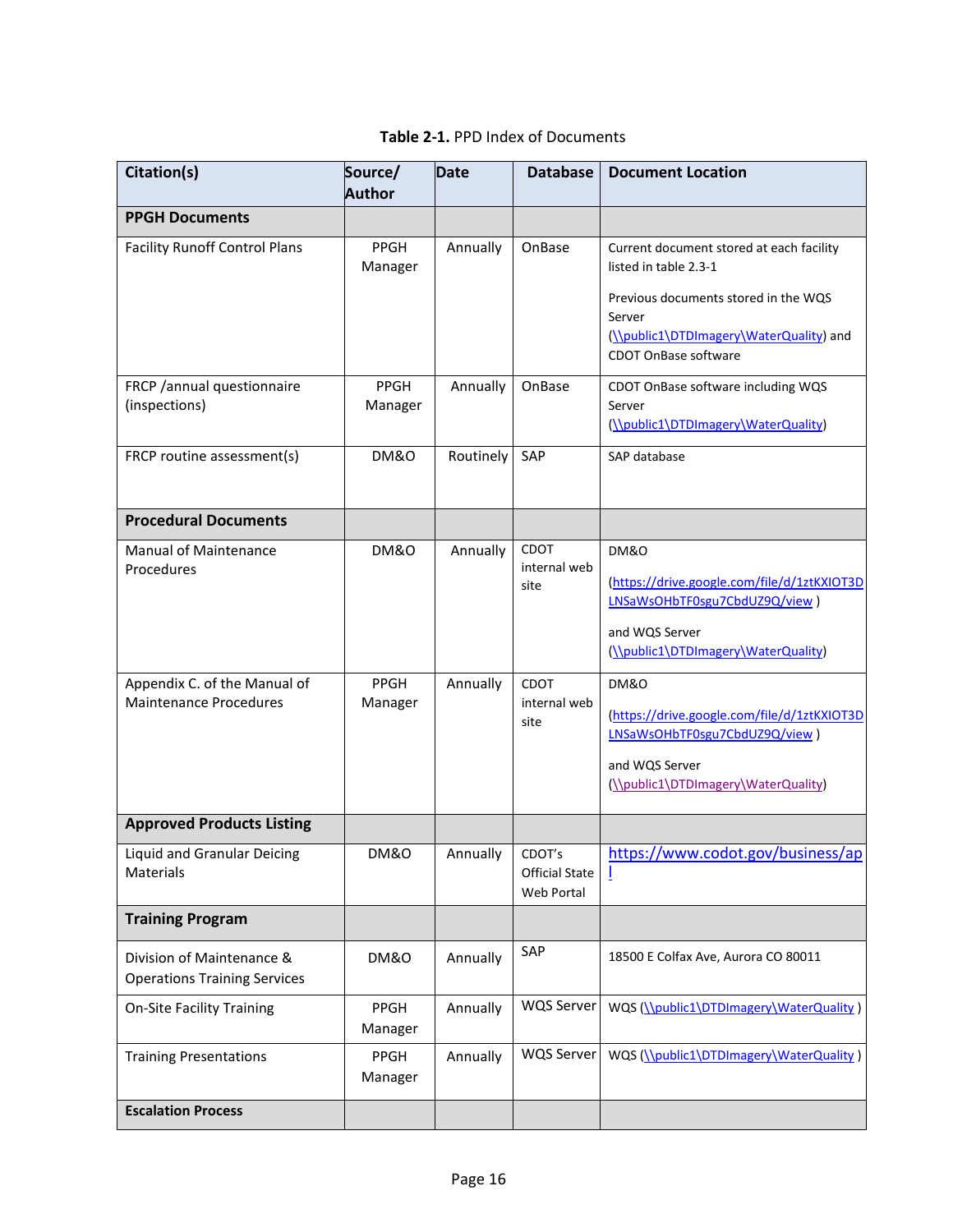| Policy Directive 1902.0              | <b>Herman</b> | November               | <b>WQS Server</b>    | <b>WQS</b><br>(\\public1\DTDImagery\WaterQuality\7-Poll |
|--------------------------------------|---------------|------------------------|----------------------|---------------------------------------------------------|
| <b>CDOT Water Quality Compliance</b> | Stockinger    | $27th$ , 2018          |                      | Prev-Good                                               |
|                                      |               |                        |                      | Housekeeping\Procedures Questionnaire)                  |
| State Personnel Board Rule 6-11      | State         | Feb $14th$ ,           | State of CO          | https://www.colorado.gov/pacific/spb/rules-             |
|                                      | Secretary of  | 2017                   | Internet             | $\overline{0}$                                          |
|                                      | State         |                        |                      |                                                         |
| <b>MS4 Stormwater Permit</b>         |               |                        |                      |                                                         |
| <b>CDOT MS4 Stormwater Permit</b>    | <b>CDPHE</b>  | 2015                   | <b>CDOT</b>          | WQS (\\public1\DTDImagery\WaterQuality)                 |
| Modifications 1,2, & 3               |               |                        | internal web<br>site |                                                         |
| <b>CDOT PPGH Program Manager</b>     |               |                        |                      |                                                         |
| <b>Bob McDade</b>                    | Jean          | May $15^{\text{th}}$ , | CDOT HQ              | <b>CDOT Headquarters</b><br>2829 W Howard Place         |
|                                      | Cordova       | 2009                   | 449B                 | Denver, CO 80204                                        |
|                                      |               |                        |                      |                                                         |